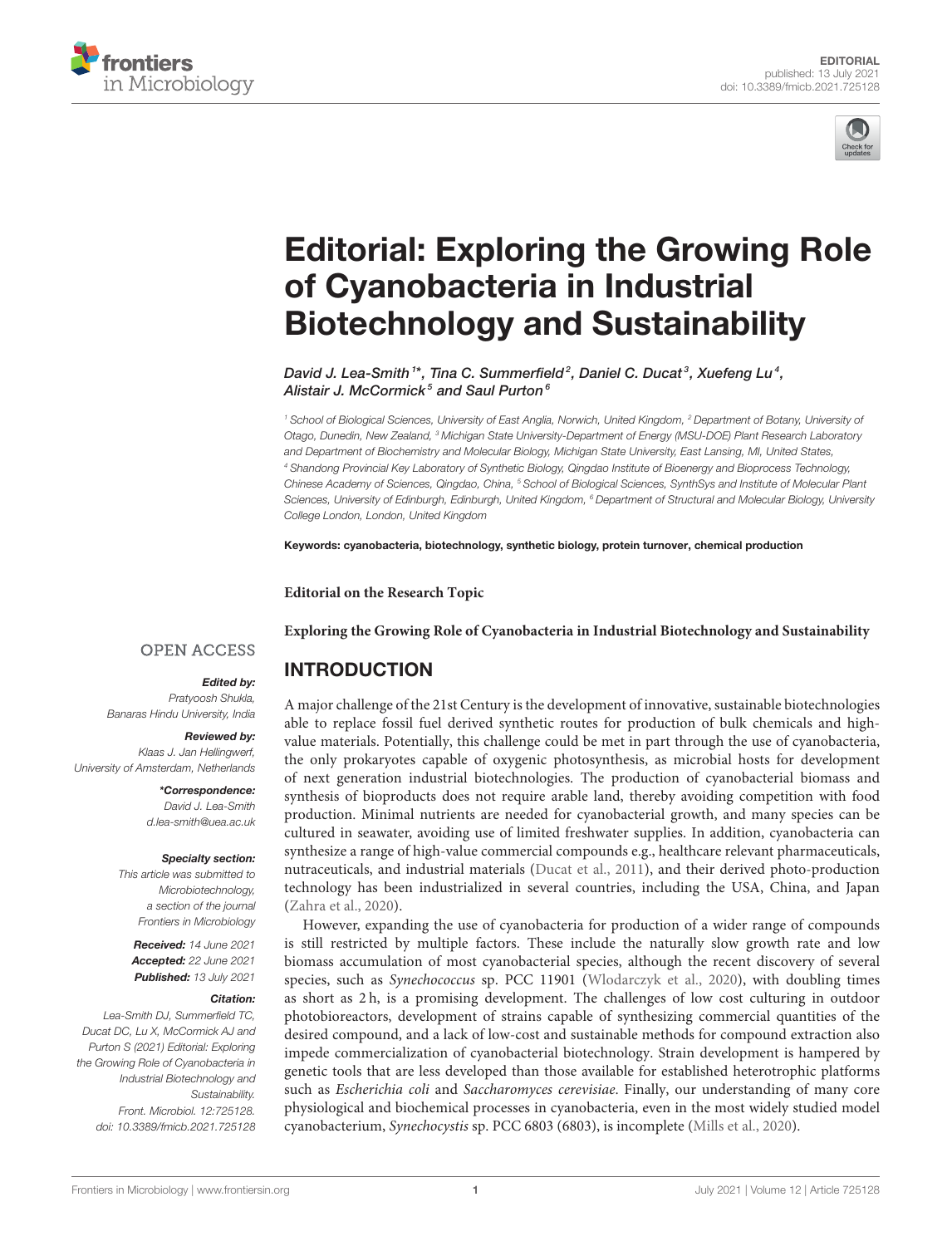The publications in this special issue address many of these considerations. In terms of strain selection for biotechnology applications, many factors need to be considered including growth and biomass accumulation, long term storage of strains at −80◦[C, growth in seawater and genetic tractability.](https://doi.org/10.3389/fmicb.2021.667450) Jeong et al. sequenced a new Synechocystis species, PCC 7338 (7338), which can be cultured in seawater, and compared it to multiple freshwater species, including 6803. Although the majority of genes were conserved in all the species examined, a number were unique to 7338 and likely involved in salt tolerance. [Shaw et al.](https://doi.org/10.3389/fmicb.2020.572131) examined 26 photosynthetic co-cultures (consisting of a cyanobacterium and associated heterotrophic microbes) collected from a range of geographical locations and different ecosystems, focusing upon extreme environments such as hot springs and Antarctic ponds. Sequence analysis of these strains highlighted the diversity of species surviving within these extreme conditions, and provides potential opportunities for discovery of new proteins and biotechnologically-valuable compounds.

A greater understanding of cyanobacterial biology will aid commercialization of cyanobacterial biotechnology. [Karlsen et al.](https://doi.org/10.3389/fmicb.2021.657379) examined why protein levels are relatively constant in 6803 subjected to artificial day-night cycles, despite the transcriptional profile of many genes altering under these conditions. Their data demonstrates that slow protein turnover and not translational regulation is the main factor in controlling protein amounts. These results have ramifications for synthetic biology and that controlling the abundance of heterologous proteins not only has to take into account expression but also degradation of the target protein. [Thirumurthy et al.](https://doi.org/10.3389/fmicb.2020.01344) investigated the role of type IV pili in extracellular electron transport in 6803. This process may play a role in photoprotection by exporting excess electrons but can also be exploited for electricity production using biophotovoltaic devices, a type of microbial fuel cell [\(McCormick et al., 2015\)](#page-1-2). Using pili-deficient mutants, their data shows that deleting these appendages has no effect on electron export, suggesting that other compounds, likely soluble electron carriers, may perform this role.

Development of new molecular tools, such as CyanoGate, a modular Golden Gate cloning kit [\(Vasudevan et al., 2019\)](#page-2-2), aids research into understanding cyanobacterial biology and [the engineering of strains for biotechnology applications.](https://doi.org/10.3389/fmicb.2020.624011) Gale et al. described the development of a CyanoGate-compatible dual reporter system to quantify and compare the efficiency of transcriptional terminators within and between species. A suite of 34 terminators were characterized and five were identified with high efficiencies in 6803, Synechococcus elongatus UTEX 2973 and E. coli. [Zhang et al.](https://doi.org/10.3389/fmicb.2020.01608) utilized knock out/down and overexpression strategies to characterize twelve genes potentially involved in cell division and/or elongation in Synechococcus elongatus PCC 7942. Their work has advanced our understanding of these processes and identified several new targets for engineering cell morphology in cyanobacteria.

The remaining publications focus on engineering cyanobacteria for development of efficient strains more suitable for biotechnology or for higher production of a range of compounds. [Wang et al.](https://doi.org/10.3389/fmicb.2020.00634) detail in their comprehensive review the recent progress in manipulating cyanobacteria for production of a range of compounds, including fatty acids, alcohols, hydrocarbons, and fatty acid esters. [Song et al.](https://doi.org/10.3389/fmicb.2020.01650) analyzed the effect of minimizing photorespiratory carbon losses by expression of the formate-tetrahydrofolate ligase in 6803. Strains accumulated higher amounts of photorespiratory intermediates but had altered regulation of the carbon/nitrogen ratio. This paper highlighted both the robustness of cyanobacteria as chassis for heterologous protein expression and the value of empirical experimentation in evaluating its impact. [Wang et al.](https://doi.org/10.3389/fmicb.2020.566117) engineered 6803 for production of myo-inositol, a compound of interest to the food and pharmaceutical industries. Introduction of the S. cerevisiae myo-inositol-1-phosphate synthase gene and overexpression of native genes encoding putative myo-inositol-1-monophosphates, together with the re-direction of carbon flux into production of the precursor compound, glucose-6-phosphate and the optimization of cultivation conditions, resulted in production of 12.72 mg L−<sup>1</sup> .

Overall, the work published in these studies will contribute to the development of cyanobacteria for biotechnology applications, resulting in more sustainable industries for production of a range of chemicals currently derived from agricultural or fossil fuel sources.

# AUTHOR CONTRIBUTIONS

DL-S wrote the first draft. All authors developed the overall concept, provided input, and comments to the draft. All authors contributed to the article and approved the submitted version.

## ACKNOWLEDGMENTS

DL-S acknowledges support from Human Frontier Science Program Grant RGP0031/2019 and Biological Sciences Research Council (BBSRC) Grant BB/S020365/1. XL acknowledges support from a Shandong Taishan Scholarship. AM acknowledges support from BBSRC Grant BB/S020128/1. SP acknowledges support from BBSRC Grant BB/R016534/1. DD acknowledges support from Department of Energy Award #DE-FG02-91ER20021 and National Science Foundation Award #1845463.

## **REFERENCES**

- <span id="page-1-0"></span>Ducat, D. C., Way, J. C., and Silver, P. A. (2011). Engineering cyanobacteria to generate high-value products. Trends Biotechnol. [29, 95–103. doi: 10.1016/j.tibtech.2010.](https://doi.org/10.1016/j.tibtech.2010.12.003) 12.003
- <span id="page-1-2"></span>McCormick, A. J., Bombelli, P., Bradley, R. W., Thorne, R., Wenzel, T., Howe, C. J., et al. (2015). Biophotovoltaics: oxygenic photosynthetic organisms in the world of bioelectrochemical systems. Energy Environ.Sci. 8, 1092–1109. doi: [10.1039/C4EE03875D](https://doi.org/10.1039/C4EE03875D)
- <span id="page-1-1"></span>Mills, L. A., McCormick, A. J., and Lea-Smith, D. J. (2020). Current knowledge and recent advances in understanding metabolism of the model